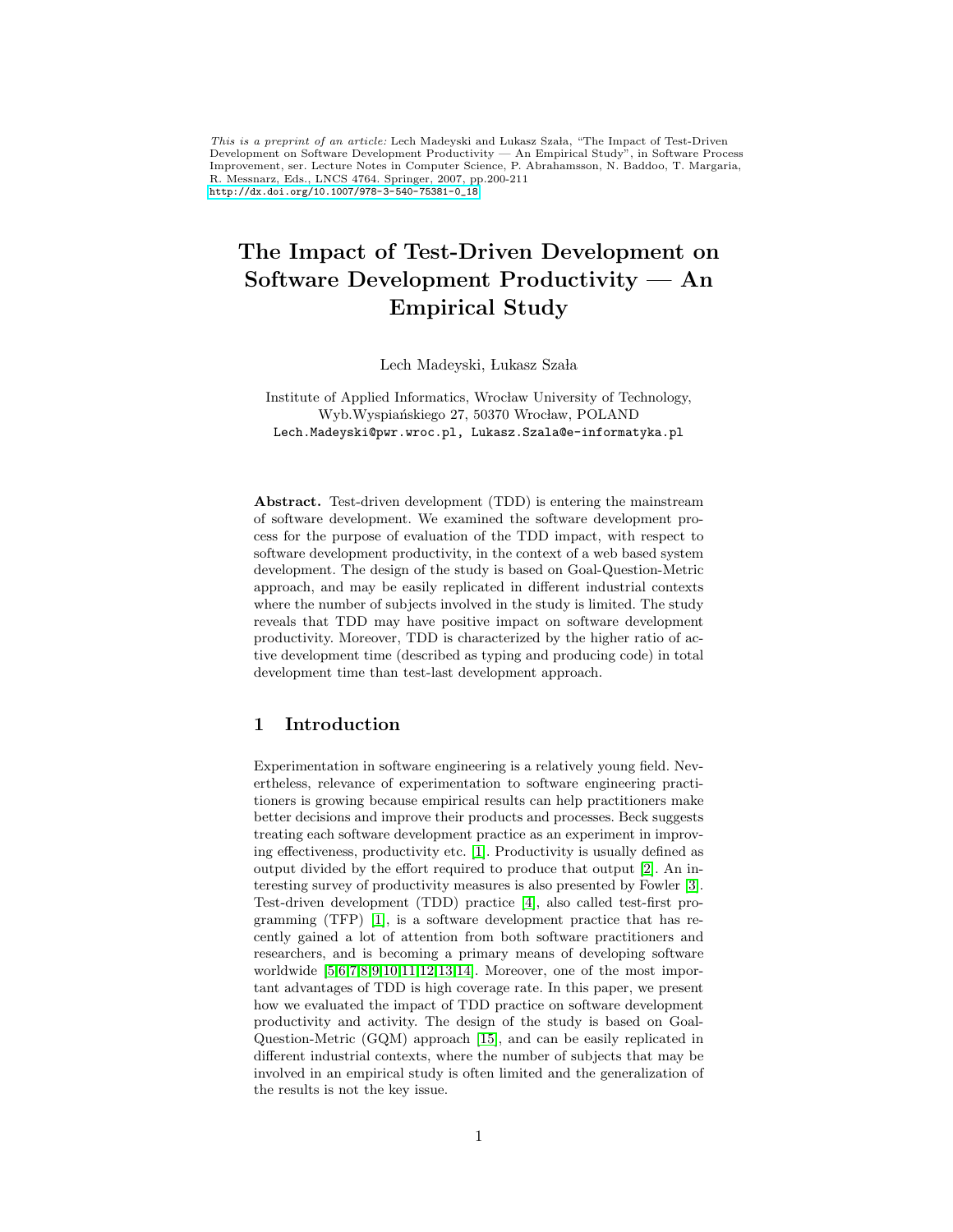# 2 Related work

Several empirical studies have focused on TDD, as promising alternative to traditional, test-last development (TLD), also called test-last programming (TLP). Some of them concern productivity. Müller and Hagner [\[5\]](#page-10-4) report that TDD does not accelerate the implementation, and the resulting programs are not more reliable, but TDD seems to support better program understanding. George and Williams [\[6,](#page-10-5)[7\]](#page-10-6) show that TDD developer pairs took 16% more time for development. However, the TDD developers produced higher quality code, which passed 18% more functional black box test cases. Other empirical results obtained by Williams et al. [\[8](#page-10-7)[,9\]](#page-10-8) are more optimistic, as TDD practice had minimal impact on developer productivity, while positive one on defect density. Geras et al. [\[10\]](#page-11-0) report that TDD had little or no impact on developer productivity. However, developers tended to run tests more frequently when using TDD. Erdogmus et al. [\[16\]](#page-11-6) conclude that students using test-first approach on average wrote more tests than students using test-last approach and, in turn, students who wrote more tests tended to be more productive. Madeyski [\[11\]](#page-11-1) conducted a large experiment in academic environment with 188 students and reports that solo programmers, as well as pairs using TDD, passed significantly fewer acceptance tests than solo programmers and pairs using test-last approach,  $(p=.028)$ and  $p = .013$  respectively). Bhat and Nagappan [\[12\]](#page-11-2) conducted two case studies in Microsoft and report that TDD slowed down the development process 15%-35%, and decreased defects/KLOC 2.6-4.2 times.. Canfora et al. [\[13\]](#page-11-3) report that TDD significantly slowed down the development process. Müller [\[14\]](#page-11-4) conducted a unique empirical study and concludes that the TDD practice leads to better-testable programs.

Summarizing, existing studies on TDD are contradictory. The differences in the context in which the studies were conducted may be one explanation for such results. Thus, case study conducted and valid in a project's specific context is a possible solution that can be applied in industrial projects.

# 3 Empirical study

It is important to present the context of the project. Java and AspectJ programming languages, and hence aspect-oriented programming (AOP) [\[17\]](#page-11-7), were used to implement the web-based system. The presentation tier was provided by Java Server Pages and Servlets. The persistence layer was used to store and retrieve data from XML files. An experienced programmer, with 8 years of programming experience and recent industrial experience, classified as  $E4$  according to Höst et al. [\[18\]](#page-11-8) classification scheme (i.e. recent industrial experience, between 3 months and 2 years), was asked to develop a web-based system for academic institution.

The whole development project consisted of 30 user stories. Additionally, three phases (with random number of users stories in each phase) could be distinguished. The first phase (10 user stories) was developed with traditional, TLD approach, the second (14 user stories) with TDD and the last 6 user stories again with TLD approach, see Figure [1.](#page-2-0)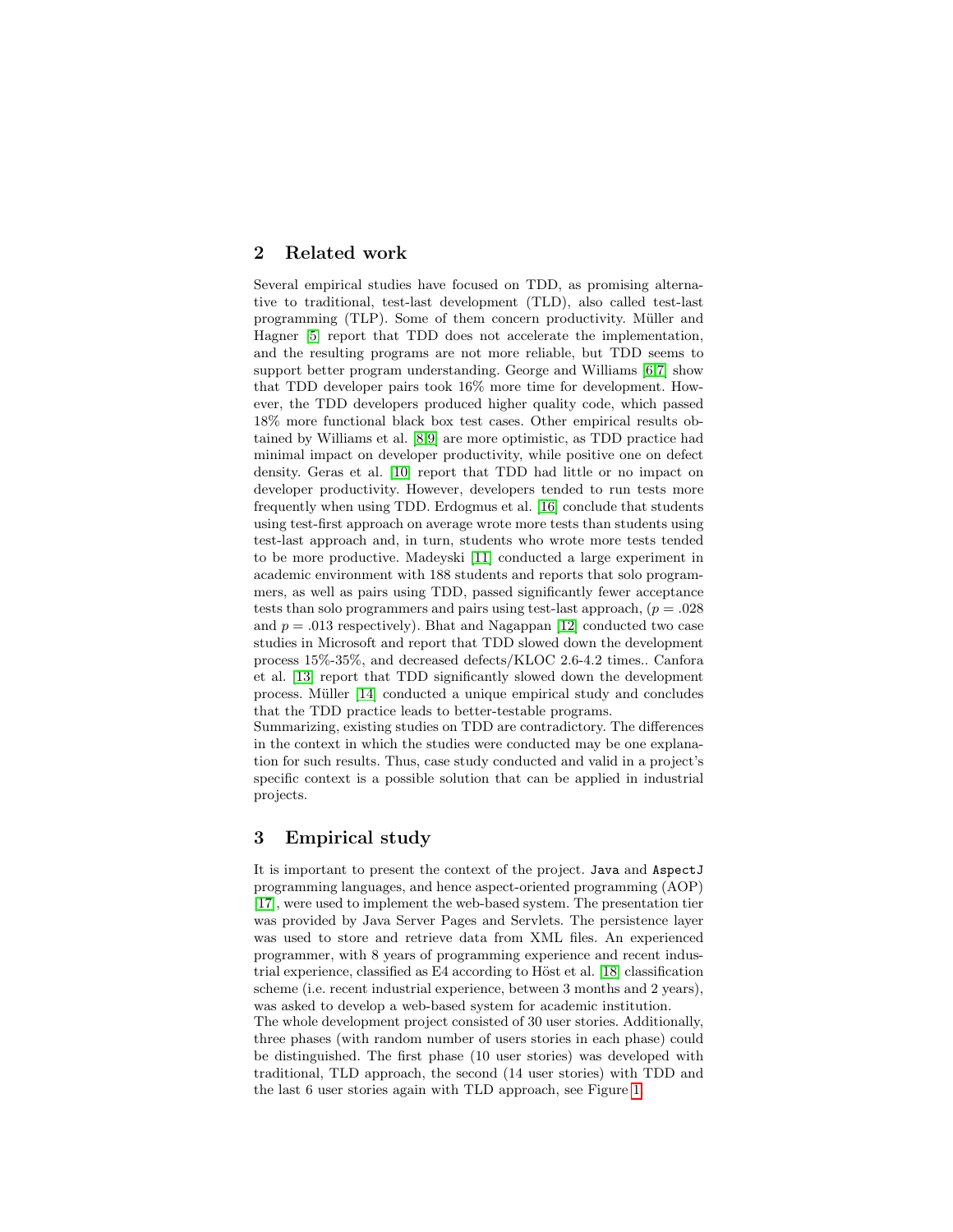|      |     | 25.  |
|------|-----|------|
| ח וד | חחד | ח וד |

<span id="page-2-0"></span>Fig. 1. User stories divided into development phases

## 3.1 User requirements

The project was led with the eXtreme Programming (XP) methodology, as TDD is a key practice of XP. Therefore, it seems reasonable to evaluate TDD practice in the context of XP. Although some practices (such as pair programming) were neglected, user stories were used for introducing requirements concerning the developed system. The whole set of 30 user stories was prepared to outline the system, which is a web-based paper submission and review system. It defines different user roles such as Author, Reviewer, Chair and Content Manager, and specifies multilevel authentication functionality. The system involves the management of papers and their reviews on each step in their life cycle. Additionally the application provides access to accepted and published papers to all registered and unregistered users allowing users to select lists of articles based on earlier defined set of criteria (e.g. published, accepted works). The system supports a simple repository of articles with uploading of text files and versioning.

## 3.2 Procedure

The Theme/Doc approach [\[19\]](#page-11-9) provides support for identifying crosscutting behaviour and was used to decompose the system into aspects and classes. Themes are encapsulations of concerns and therefore are more general than classes and aspects. They may represent a core concept of a domain or behaviour triggered by other themes. The procedure used during the TLD phase is presented in Figure [2,](#page-3-0) and the analogous one for the TDD phase in Figure [3.](#page-4-0) In TLD phase the participant chooses a user story and then develops its themes (only these parts which are valid for a specified user story). After finishing each theme, a set of unit tests is written. When the whole user story is complete, the participant may perform a system refactoring. The TDD phase differs in first steps. After choosing a user story, the participant chooses a theme and writes tests as well as production code to the specified theme in small test first, then code cycles. The activity is repeated (for other themes related to the selected user story) until the user story is completed. From this point the procedure is the same as in traditional approach.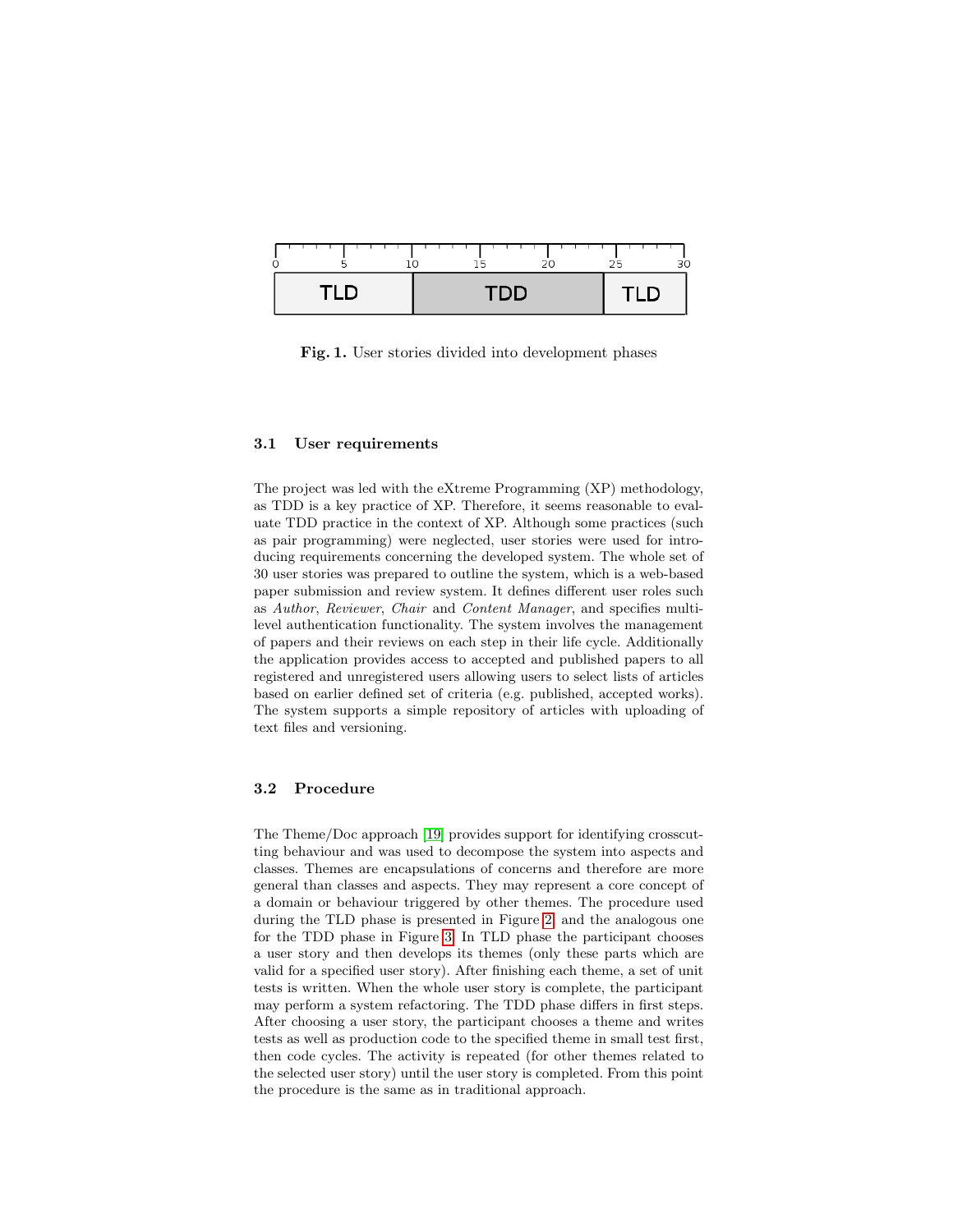

<span id="page-3-0"></span>Fig. 2. Development procedure in the TLD phase

#### 3.3 Validity evaluation

There are always threats to the validity of an empirical study. In evaluating the validity of the study, we follow the schema presented in [\[20\]](#page-11-10). As a statistical conclusion validity threat, we see the lack of inferential statistics in the analysis of the results. However, the points at which TDD is introduced and withdrawn are randomly determined to facilitate analysis. As with most empirical studies in software engineering, an important threat is process conformance, represented by the level of conformance of the subject (i.e. developer) to the prescribed approach. Process conformance is a threat to statistical conclusion validity, through the variance in the way the processes are actually carried out [\[21\]](#page-11-11). It is also a threat to construct validity, through possible discrepancies between the processes as prescribed, and the processes as carried out [\[21\]](#page-11-11). Process conformance threat was handled by monitoring possible deviations, with the help of ActivitySensor plugin integrated with Eclipse IDE (Integrated Development Environment). ActivitySensor controlled how development approaches (i.e. TDD or TLD) were carried out (e.g. whether tests were written before related pieces of a production code).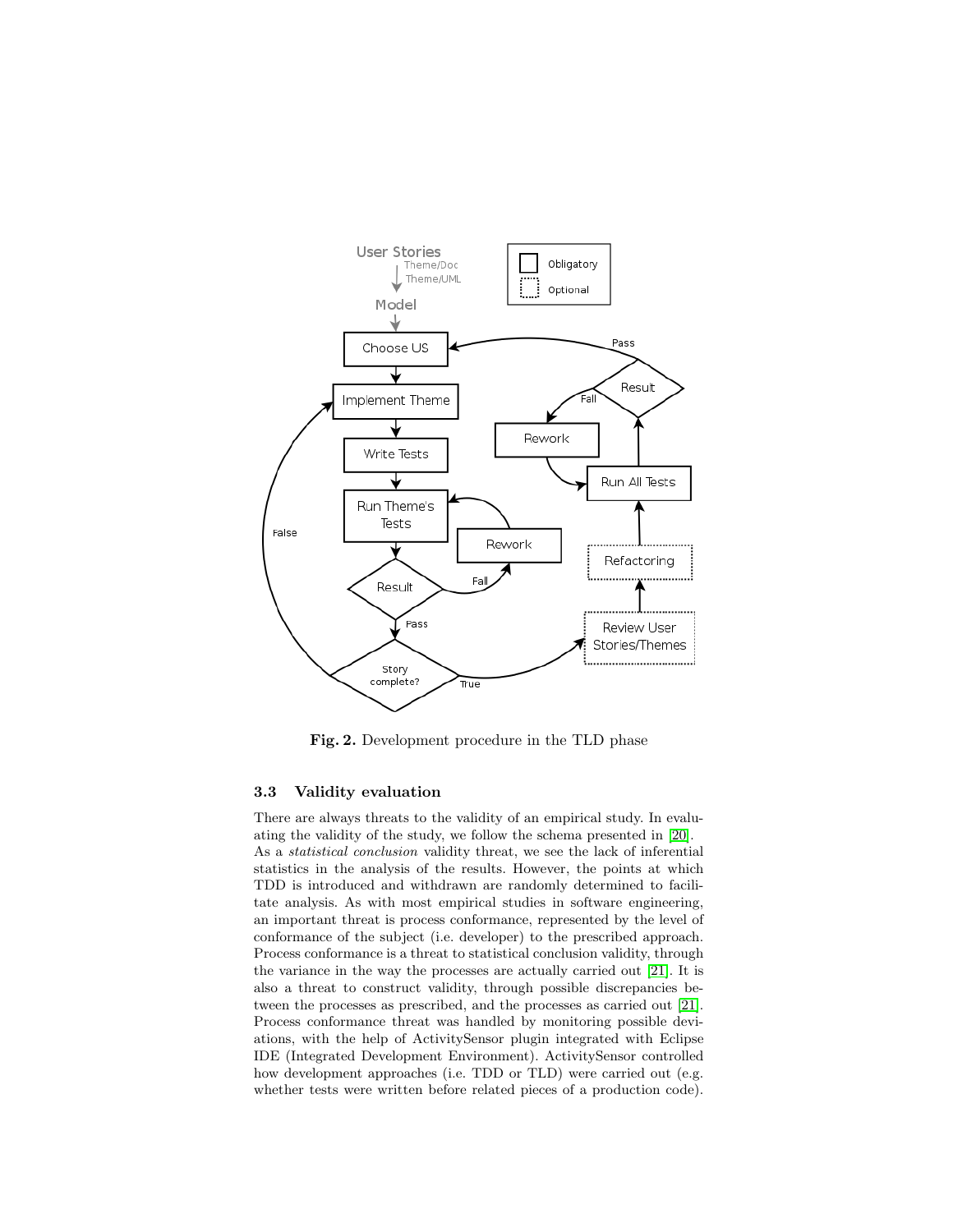

<span id="page-4-0"></span>Fig. 3. Development procedure in the TDD phase

Moreover, the subject was informed of the importance of following assigned development approach in each phase.

The mono-operation bias is a construct validity threat, as the study was conducted on a single requirements set. Using a single type of measures is a mono-method bias threat. To reduce this threat, different measures (e.g. number of acceptance tests, user stories, lines of code per unit of effort) were used in the study, as well as the post-test questionnaire was added to enable qualitative validation of the results. It appeared that the subject was very much in favour of TDD approach, which is in line with the overall results. Interaction of different treatments is limited, due to the fact that the subject was involved in one study only. Other threats to construct validity are social threats (e.g. hypothesis guessing and experimenter's expectances). As neither the subject, nor the experimenters have any interest in favour of one approach or another, we do not expect it to be a large threat.

Internal validity of the experiment concerns the question whether the effect is caused by independent variables, or by other factors. A natural variation in human performance, as well as maturation, is a threat. Pos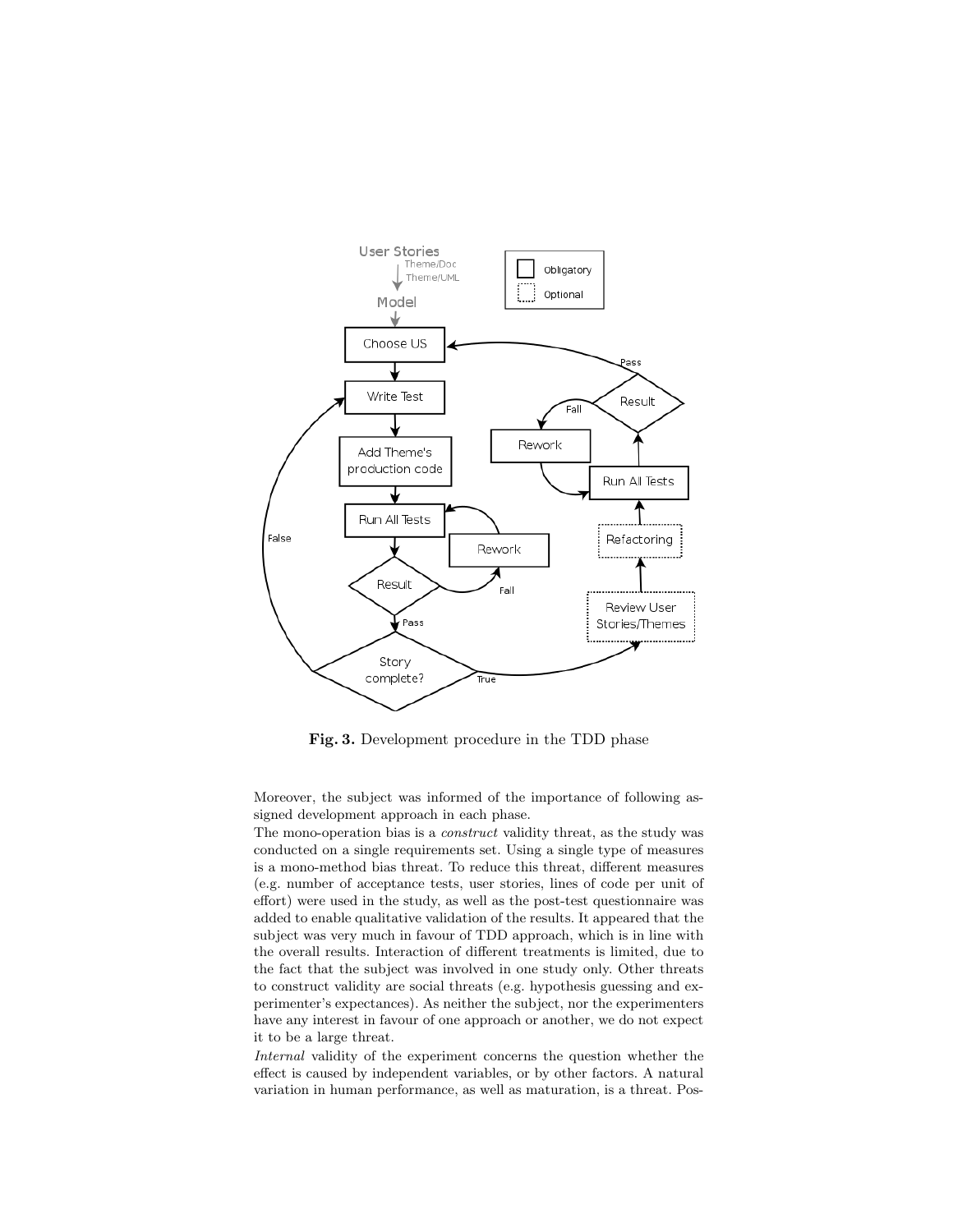sible diffusion, or imitation of treatments were under control with the help of ActivitySensor Eclipse plugin.

The main threat to the *external* validity is related to the fact that subject population may not be representative to the population we want to generalize. However, the programmer's experience is typical of a young programmer, with solid software engineering academic background and recent industrial experience. Thus, it seems to be relatively close to the population of interest.

# 4 Measurements definition

The empirical study was conducted using the GQM method, described in [\[15\]](#page-11-5). The measurement definition relates to the programmer's productivity (in terms of source code lines written, implemented user stories, and number of acceptance tests passed).

Goal: The analysis of the software development process for the purpose of evaluation of the TDD approach impact, with respect to software development productivity and activity, from the point of view of the researchers, in the context of a web based, aspect-oriented system development.

#### Questions:

- Question 1: How does TDD affect the programmer's productivity in terms of the source code lines written per unit of effort? Metrics: NCLOC (Non Comment Lines Of Code) per unit of effort (programming time) is one of productivity measures. However, NCLOC per unit of effort tend to emphasize longer rather than efficient, or high-quality programs. Refactoring effort may even results in negative productivity measured by NCLOC. Therefore, better metrics of a programmer's productivity will be used.
- Question 2: How does TDD affect a programmer's productivity in terms of user stories provided per unit of effort?

Metrics: Because in XP methodology the user requirements are introduced as user stories, the implementation time of a single user story may be considered as a productivity indicator. Therefore, the number of user stories developed by a programmer per hour is measured.

- Question 3: How does TDD affect a programmer's productivity in terms of Number of Acceptance Tests Passed per unit of effort? Metrics: Because user stories have diverse sizes, we decided to measure the programmer's productivity using acceptance tests, as NATP (Number of Acceptance Tests Passed) per hour better reflects the project's progress and programmer's productivity. There were 87 acceptance tests specified for the system.
- Question 4: How does TDD affect a programmer's activity in terms of passive time, compared with the total development time? Metrics: The programmer's productivity may be expressed as a relation of active time  $T_A$  to the total time (sum of active and passive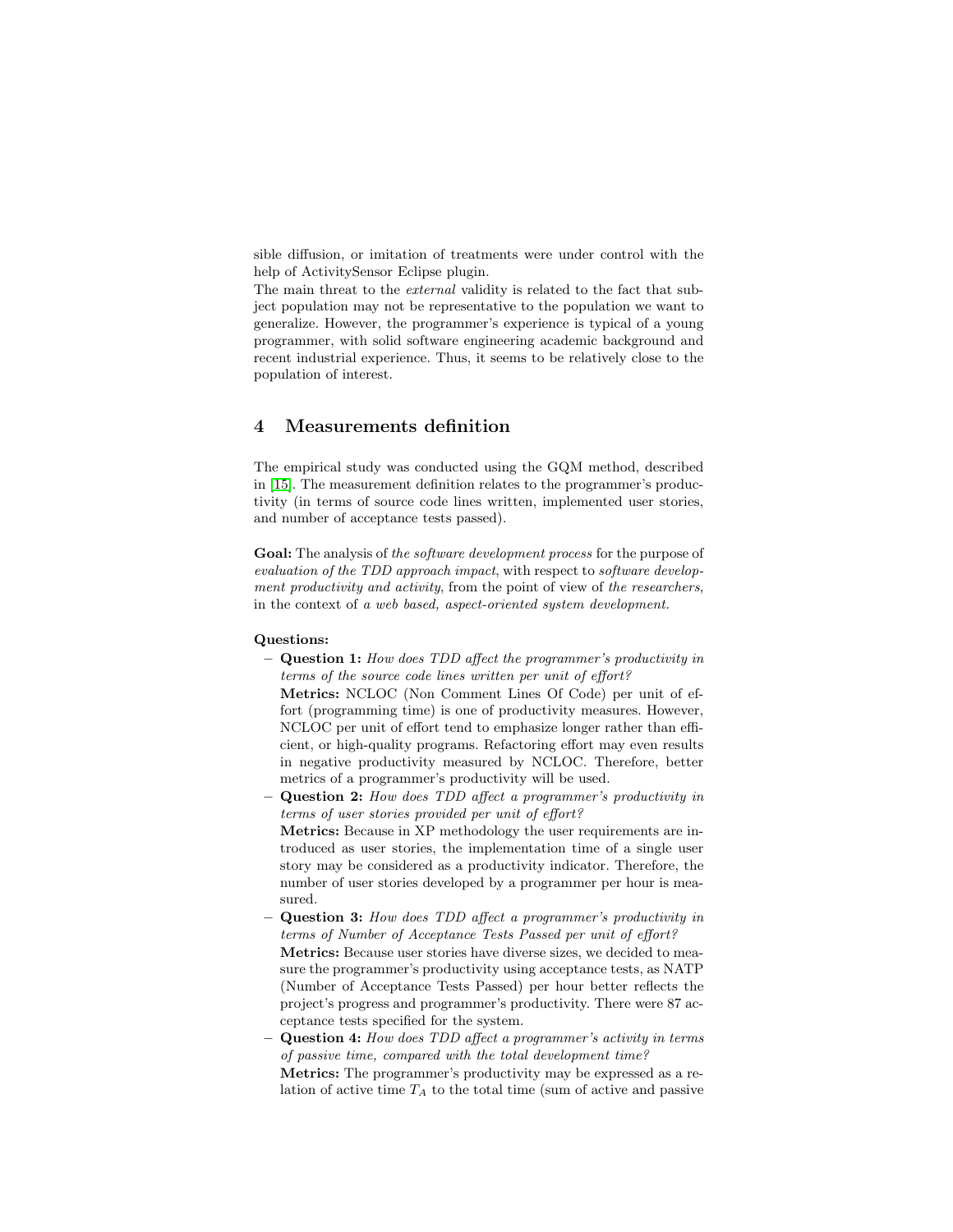times  $T_A + T_P$ ) spent on a single user story implementation. The active time may be described as typing and producing code, whilst the passive time is spent on reading the source code, looking for a bug etc. The ActivitySensor plugin [\[22\]](#page-11-12) integrated with Eclipse IDE allows to automatically collect development time, as well as to divide total development time into active and passive times. A switch from active to passive time happens after 15 seconds of a programmer's inactivity (the threshold was proposed by the activity sensor authors). To separate passive time from breaks in programming the passive time counter is stopped (after 15 minutes of inactivity) until a programmer hits a key.

# 5 Results

The whole development process took 112 hours. The finished system was comprised of almost 4000 lines of source code (without comments, imports etc.). The system had 89 interfaces, classes, and aspects. There were 156 unit tests written to cover the functionality. Branch coverage was over 90%.

## 5.1 Productivity metrics analysis

Although the XP methodology puts pressure on source code quality (programming is not just typing!), the differences in software development productivity are essential. Table [1](#page-6-0) contains a comparison of productivity metrics in TLD1, TDD and TLD2 phases. TLD1 and TLD2 phases shown in Figure [1](#page-2-0) are treated jointly in the last column named TLD.

|                                     |                               |                      | $\boxed{\text{TLD1} \text{TDD} \text{TLD2}}$ $\boxed{\text{TLD}}$ (TLD1 and |
|-------------------------------------|-------------------------------|----------------------|-----------------------------------------------------------------------------|
|                                     |                               |                      | $\left\vert \left\vert \text{TLD2 combined}\right. \right\vert$             |
| Implementation time/US $\ h\ $ 6.42 | $\perp 2.32$                  | 2.50                 | 4.97                                                                        |
| Lines of code/US                    |                               | 159.70 107.21 133.17 | 149.75                                                                      |
| Lines of code/h                     | $24.76 \mid 46.18 \mid 53.27$ |                      | 30.14                                                                       |

<span id="page-6-0"></span>Table 1. Productivity comparison in all development phases

It appeared that the implementation time of a single user story during the TLD phase took, on average, almost 5 hours, while during the TDD phase only 2.32 hours, see Table [1.](#page-6-0) User stories are common units of requirements, but their size and complexity level are not equal. The average size (expressed in lines of code) of a user story, developed with TLD approach, was almost 1.5 times bigger than a user story developed during the TDD phase, see Table [1.](#page-6-0) It may mean that the code written in TDD phase is more concise than its TLD equivalent.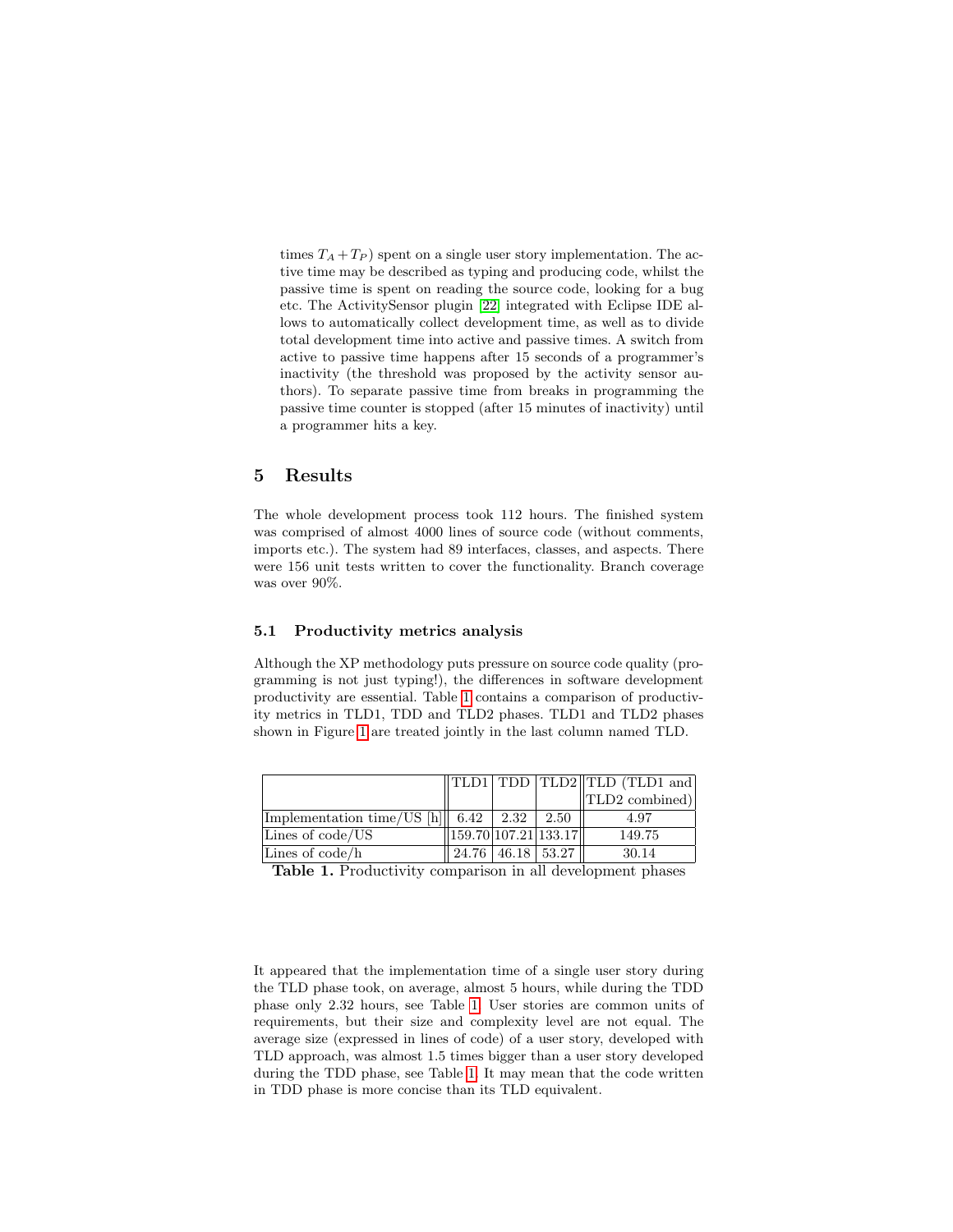The next comparison concerns the number of lines of code written per one hour. The results favour the TDD approach with average 46.18 lines above the TLD with 30.14 lines per hour, see Table [1](#page-6-0) and Figure [4.](#page-7-0)



<span id="page-7-0"></span>Fig. 4. Boxplot of average number of lines of code per hour in TLD, and TDD phases

<span id="page-7-1"></span>Fig. 5. Boxplot of average number of lines of code per hour in TLD1, TDD, and TLD2 phases

More deatailed observation of boxplots, in Figures [4](#page-7-0) and [5,](#page-7-1) allows to reveal an interesting regularity. Although the TDD phase is characterised by higher productivity in juxtaposition with TLD phase (TLD1 and TLD2 treated jointly), when comparing all three phases, the productivity increases with the system's evolution. It may be explained by gaining skills and experience by the programmer, as well as making the programmer more familiar with the requirements, with each completed user story.

The productivity may be measured as a number of passed acceptance tests that cover added functionality, divided by number of hours spent on implementation. When looking at the development cycle divided into two phases (TDD vs. TLD), we measured the following values of passed acceptance tests per hour: 1.44 for TDD and 0.99 for TLD (TDD approach is characterised by a faster functionality delivery, see Figure [6\)](#page-8-0). But when analysing the development cycle as 3 phases (TLD1, TDD and TLD2, see Figure [7\)](#page-8-1), we found that the last two phases were similar while TLD1 phase was considerably worse.

## 5.2 Analysis of programming activities

Figure [8](#page-8-2) presents a proportion of passive time to total development time. We can observe that in first (TLD1) phase the passive time took the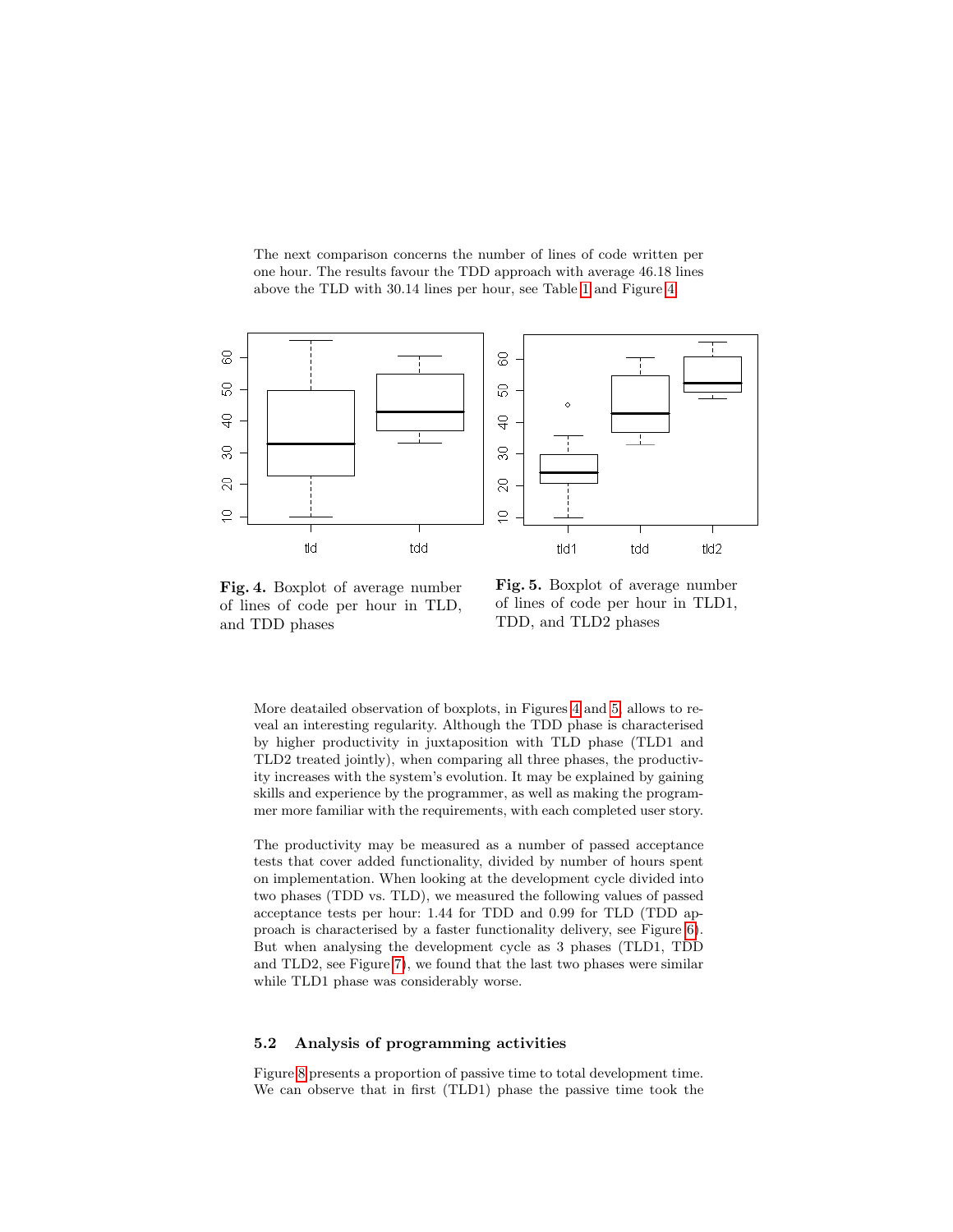



<span id="page-8-0"></span>Fig. 6. Boxplot of the number of acceptance tests passed per hour in TLD, and TDD phases

<span id="page-8-1"></span>Fig. 7. Boxplot of the number of acceptance tests passed per hour in TLD1, TDD, and TLD2 phases



<span id="page-8-2"></span>Fig. 8. The passive time to total development time proportion during the project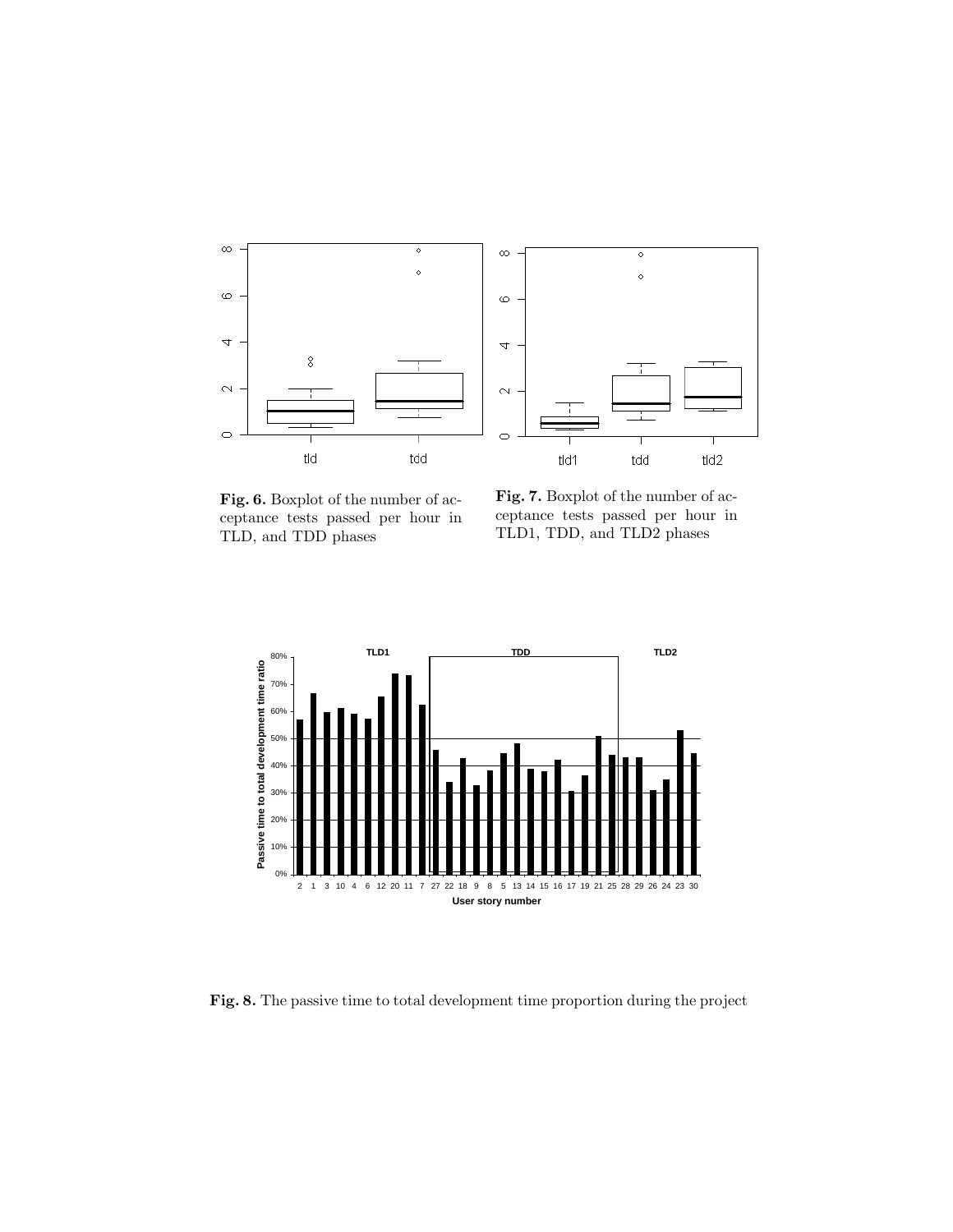

majority of total time (over 50%). This rule changed when the testing metohod was switched (the passive time only once exceeded 50% level).

<span id="page-9-0"></span>Fig. 9. Boxplot of the proportion of passive to overall development time in TLD, and TDD phases

<span id="page-9-1"></span>Fig. 10. Boxplot of the proportion of passive to overall development time in TLD1, TDD, and TLD2 phases

The boxplots of active and passive times are presented in Figures [9](#page-9-0) and [10.](#page-9-1) We can observe that the passive time is higher in TLD phase. However, the difference is not so obvious when we analyse each phase separately, as results of TDD and TLD2 phases are similar.

## 6 Conclusions

If we analyse the development process divided into two phases (TLD and TDD), the programmer's productivity in TDD phase is definitely higher. A possible explanation is that TDD approach limits the feedback cycle length to minutes. Thus, the extent of potential bug is usually limited (a programmer knows exactly where should look for an improper system behaviour). Another plausible explanation, why TDD may increase software development productivity, is that improving quality by fixing defects at the earliest possible time (by means of continuous and rigorous testing and refactoring) costs up front but it pays off in the long run. However, when the process is divided into three phases (TLD1, TDD, TLD2) a different pattern appears. In the case of source code lines written per unit of effort (Question 1) the productivity increases with the project development progress. The proportion of passive to overall development time (Question 4) falls in TDD phase, but in the last two phases (TDD and TLD2) is similar. In the case of user stories per unit of effort (Question 2), as well as acceptance tests per unit of effort (Question 3)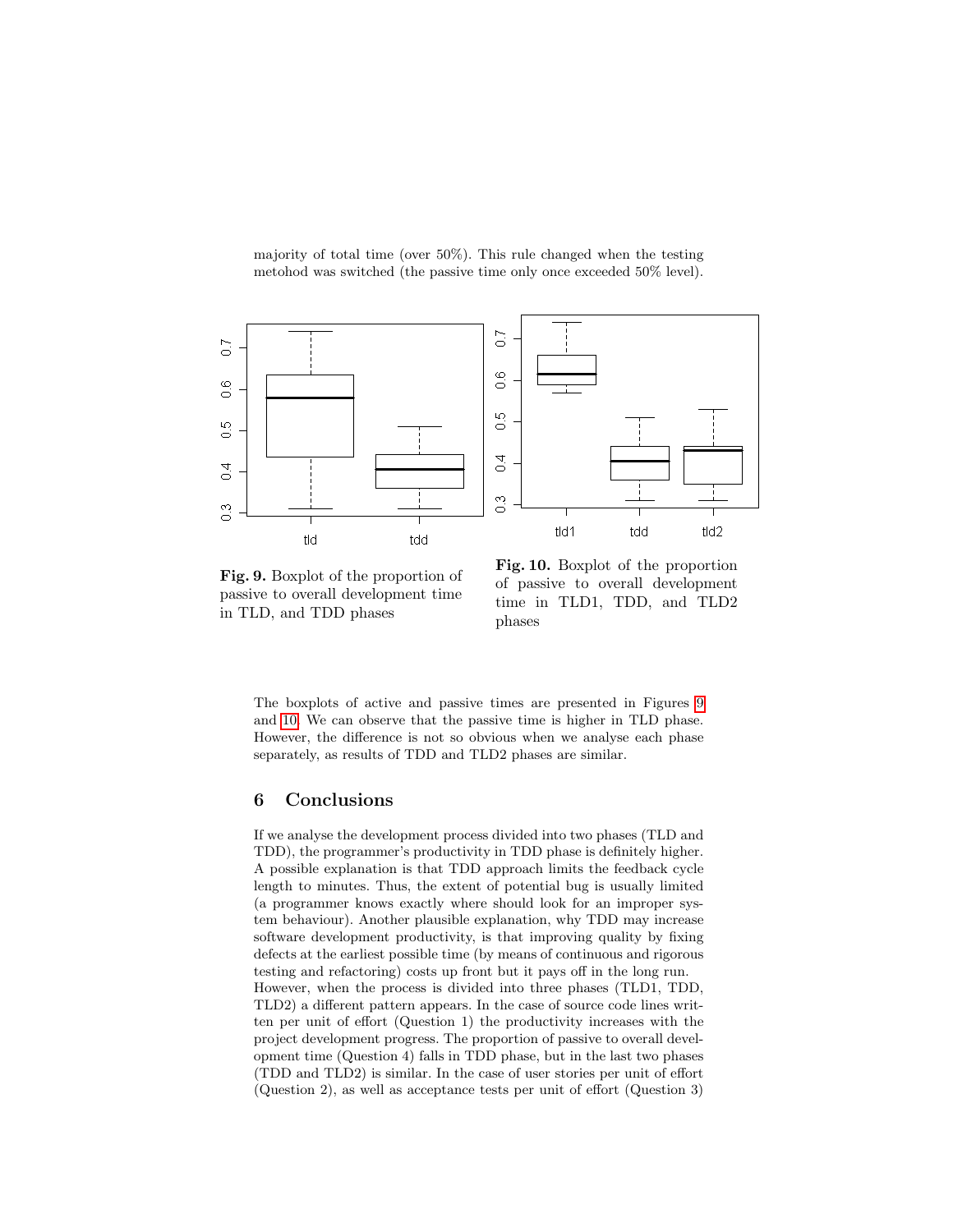the programmer's productivity increases in TDD phase, whilst in the last two phases (TDD and TLD2) is similar as well. A plausible explanation, why productivity in TLD2 phase does not fall, may be that the programmer gains experience, as well as knowledge of the application domain, during the course of the project. Thus not only TDD, but also experience and knowledge of the application domain would drive productivity. The study can benefit from several improvements before replication is attempted. The most significant one is to replicate the study finishing with TDD in the fourth phase. In order to conclude that TDD has in fact positive impact on productivity, it might be advisable to conduct an experiment securing a sample of large enough size to guarantee a high-power design.

## Acknowledgements

The authors thank Adam Piechowiak for ActivitySensor Eclipse plugin development.

This work has been financially supported by the Ministry of Education and Science as a research grant 3 T11C 061 30 (years 2006-2007).

# References

- <span id="page-10-0"></span>1. Beck, K., Andres, C.: Extreme Programming Explained: Embrace Change. 2nd edn. Addison-Wesley (2004)
- <span id="page-10-1"></span>2. Maxwell, K., Forselius, P.: Benchmarking Software-Development Productivity - Applied Research Results. IEEE Software 17(1) (2000) 80–88
- <span id="page-10-2"></span>3. Fowler, M.: Cannot Measure Productivity (accessed March 2007) http://www.martinfowler.com/bliki/CannotMeasureProductivity.html
- <span id="page-10-3"></span>4. Beck, K.: Test Driven Development: By Example. Addison-Wesley (2002)
- <span id="page-10-4"></span>5. Müller, M.M., Hagner, O.: Experiment about test-first programming. IEE Proceedings - Software 149(5) (2002) 131–136
- <span id="page-10-5"></span>6. George, B., Williams, L.A.: An Initial Investigation of Test Driven Development in Industry. In: Proceedings of the 2003 ACM Symposium on Applied Computing (SAC '03), ACM (2003) 1135–1139
- <span id="page-10-6"></span>7. George, B., Williams, L.A.: A structured experiment of test-driven development. Information and Software Technology 46(5) (2004) 337–342
- <span id="page-10-7"></span>8. Williams, L., Maximilien, E.M., Vouk, M.: Test-Driven Development as a Defect-Reduction Practice. In: Proceedings of the 14th International Symposium on Software Reliability Engineering (ISSRE '03), Washington, DC, USA, IEEE Computer Society (2003) 34–48
- <span id="page-10-8"></span>9. Maximilien, E.M., Williams, L.A.: Assessing Test-Driven Development at IBM. In: Proceedings of the 25th International Conference on Software Engineering (ICSE '03), IEEE Computer Society (2003) 564–569